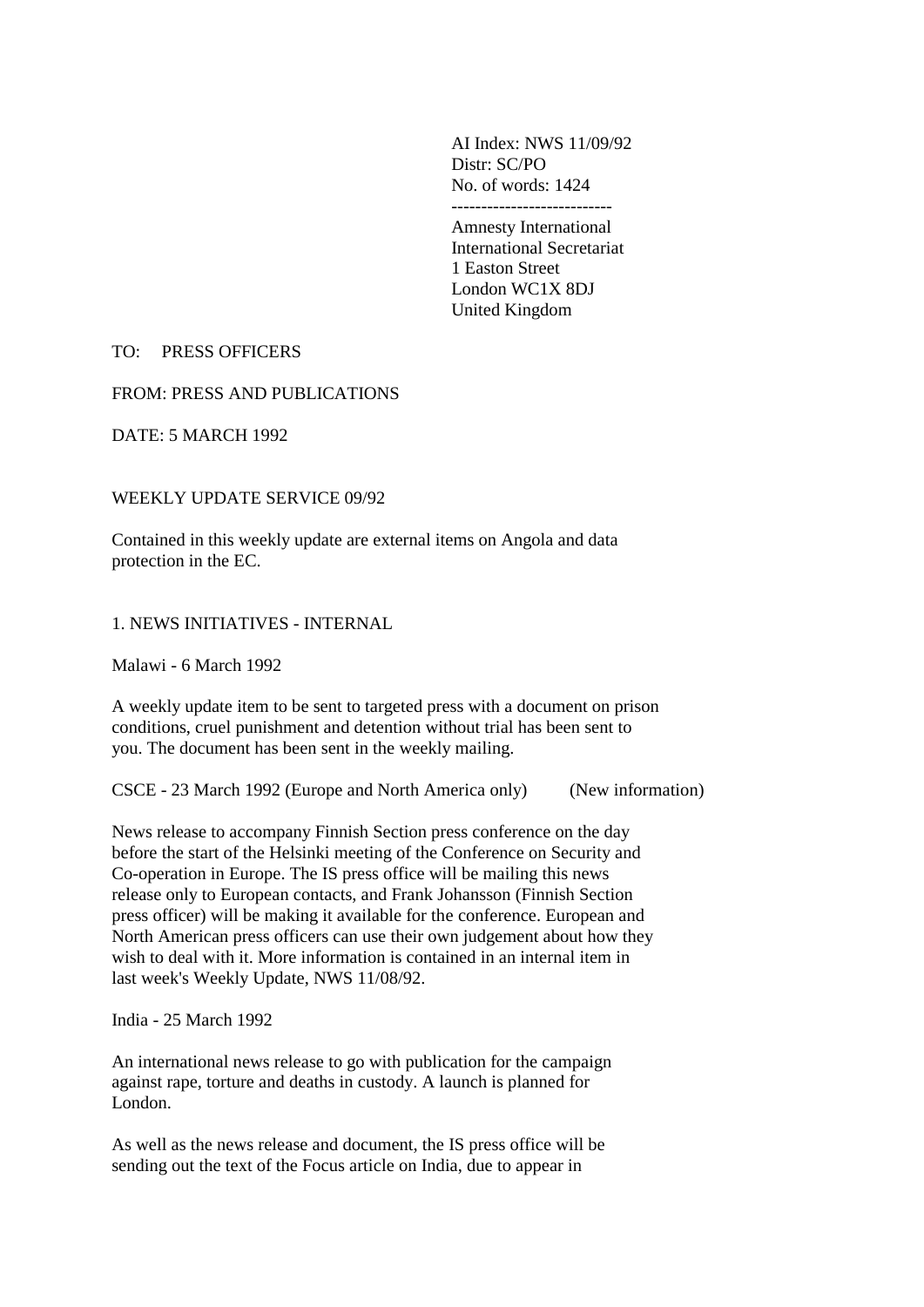April's International Newsletter, to most media contacts. Obviously, you may decide to do the same - but unfortunately the printed version will not be sent out to you until the week beginning 9 March 1992 which may be too late. However, many of you will already have received the text of the article - if you need it and don't have it, please contact the IS press office and we will send it to you as soon as possible.

Togo - 8 April 1992

A document and targeted news release about impunity are scheduled for 8 April 1992, to coincide with the anniversary of a massacre on 10 April 1991.

Sudan - 15 April (New information)

A document is expected to be ready for 1 April weekly mailing. It will be accompanied by a news item, either a news release or a weekly update which the IS press office will be sending out to press contacts in Africa and the Middle East. More details when they are confirmed.

Turkey - 7 May (New information)

A document on increasing extrajudicial executions in Turkey, accompanied by a news release.

China (Tibet) - 20 May 1992

A document and news release to go with a small-scale campaign. More information when we get it.

### POSSIBLE NEWS INITIATIVES, STILL TO BE CONFIRMED

South Africa - date probably end of April (New information)

The research team is planning a document, but as yet cannot give a definite date. It will have an international news release - we will keep you informed of a date, which currently seems likely to be the end of April. We hope to have more definite news of the embargo by next week.

Yugoslavia

The research team is currently working on a document on torture and deliberate and arbitrary killings in the war zones, following a recent mission. We will be considering a news release when the text is finalised.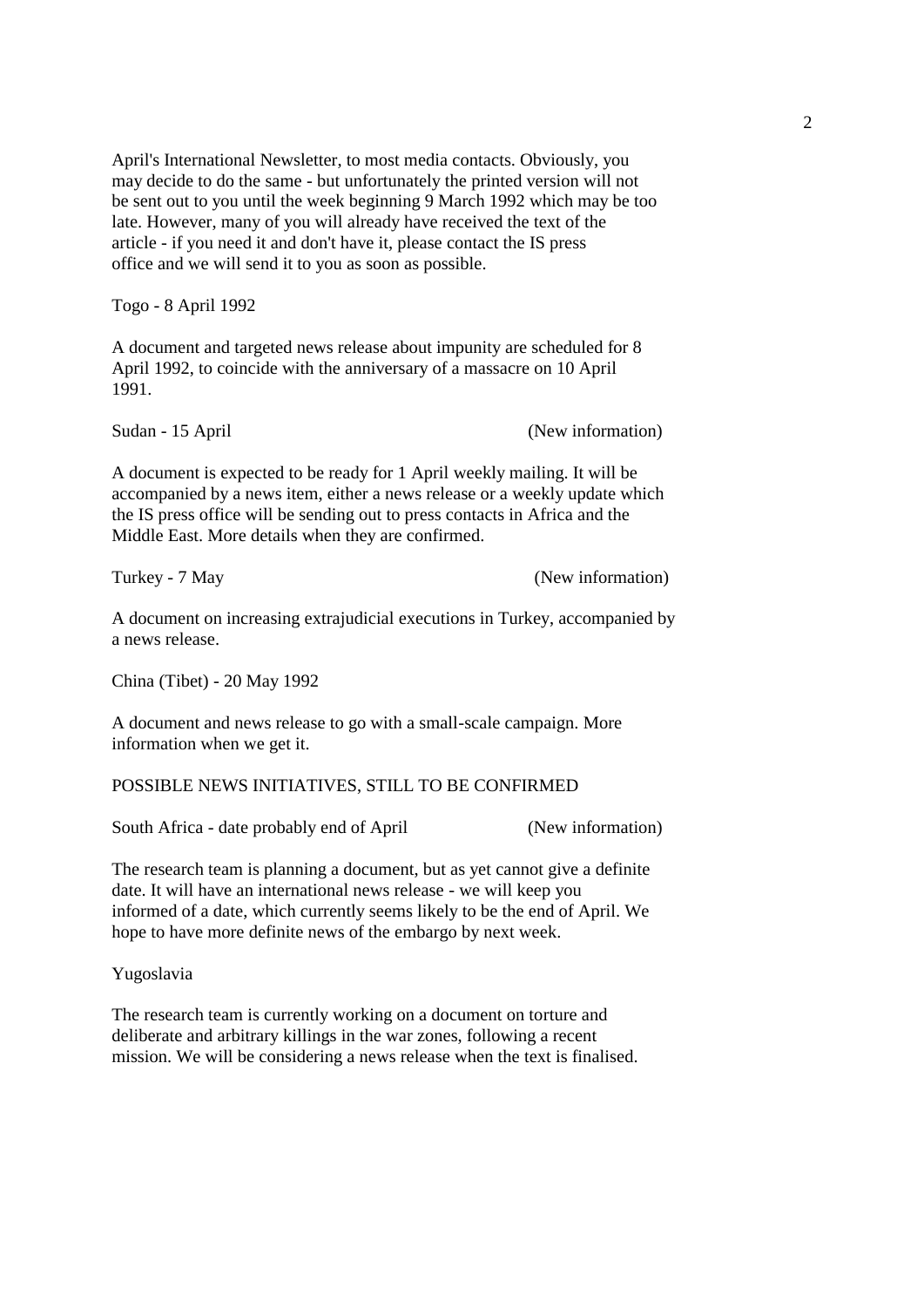#### 1. AFR 12/WU 01/92 EXTERNAL 5 March 1992

### ANGOLA: AMNESTY INTERNATIONAL DELEGATION VISITS ANGOLA

Two Amnesty International representatives are visiting the People's Republic of Angola in March 1992 for the first time since the country's independence in 1975. They will be inquiring into matters relevant to the protection of human rights within Amnesty International's mandate.

 The delegates, Dr Belisário dos Santos Júnior, a Brazilian lawyer, and Gillian Nevins, a staff member of the organization's International Secretariat, expect to meet government officials as well as representatives of the Uniao Nacional para a Independência Total de Angola (UNITA), National Union for the Total Independence of Angola, and other political parties. They will also be meeting representatives of non-governmental organizations and others involved in the promotion and protection of human rights.

 The delegates will be seeking information about the current human rights situation in Angola. In particular, they will be making inquiries about the release of political prisoners and about recent reports of politically-motivated killings. They will also collect information about recent measures to protect human rights, including those introduced into the Angolan Constitution in 1991 and those guaranteed under the African Charter on Human and Peoples' Rights and the International Covenant on Civil and Political Rights which Angola to which Angola acceded in 1990 and 1992 respectively.

 In accordance with the normal policy and procedures for such a visit, Amnesty International's delegates may speak publicly about the work of Amnesty International in general but they are not authorized to make any public statement about the content of their discussions in Angola. On their return they will report on the results of their visit to the International Executive Committee of Amnesty International.

 Anyone requiring further information about Amnesty International's work in Angola should contact the Press Office at Amnesty International's International Secretariat, 1 Easton Street, London WC1X 8DJ, telephone (44)(71) 413 5500.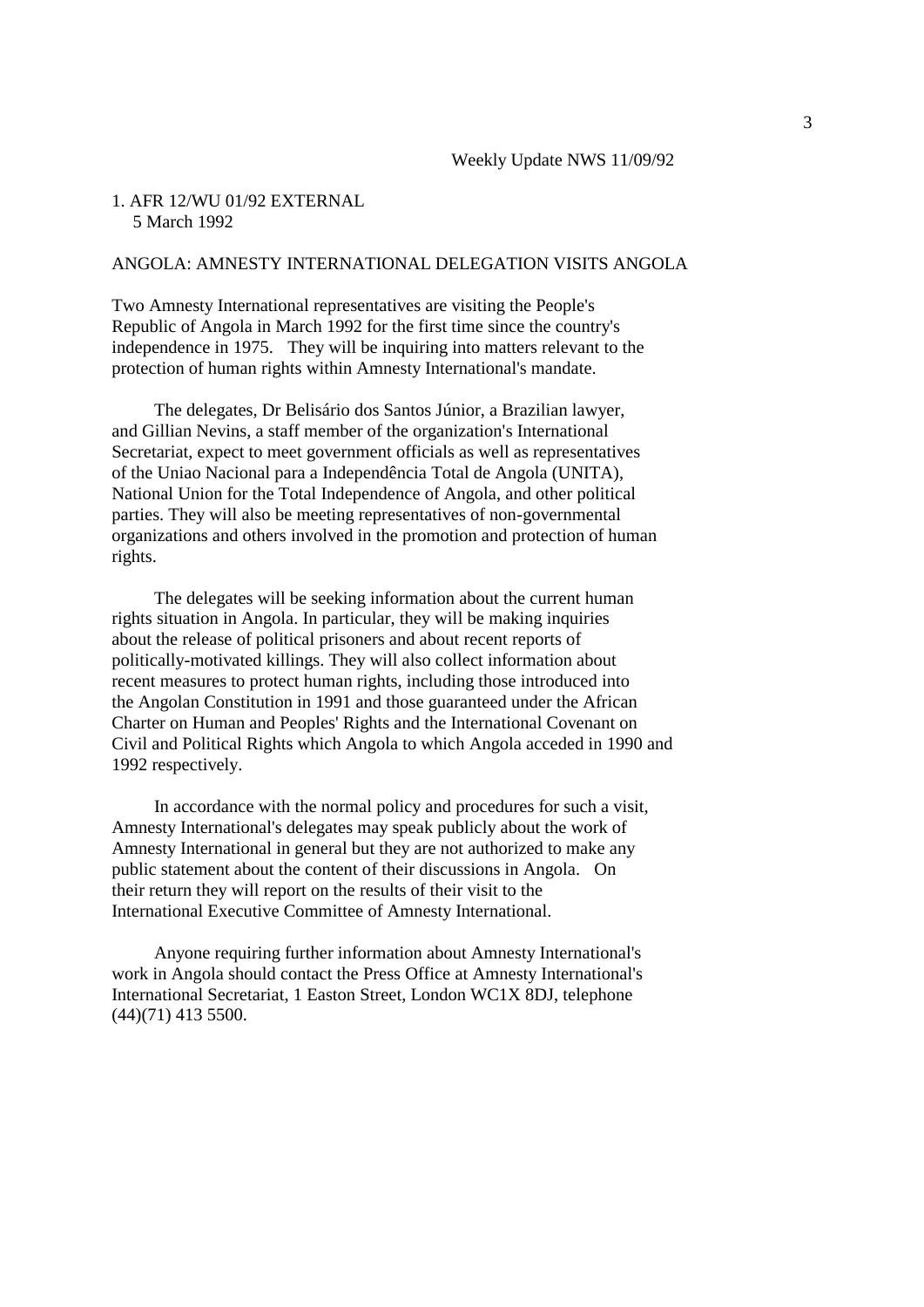#### 1. DOC 22/WU 01/92 EXTERNAL 5 March 1992

#### INTERNAL

This item is of particular interest to sections in EC countries. The IS press office has already received a couple of queries about the proposed EC data protection legislation, and has responded along the lines of the information in this item. However, we are still lobbying at the EC and at this stage do not wish to seek publicity about our concerns, as it may hamper our lobbying. So please feel free to use this item if you get inquiries, but don't actively seek coverage yet. Thanks.

#### EXTERNAL

# EUROPEAN COMMISSION: AI CONCERNED ABOUT PROPOSED DATA PROTECTION LEGISLATION

Amnesty International is very concerned about new data protection legislation, currently under discussion by the European Commission (EC).

 At the moment, the International Secretariat of AI, based in London, is subject to the UK's data protection laws and sections in certain countries are subject to their national data protection laws. Amnesty International has also had its own policy on data protection since 1985. Now the EC plans to bring in EC-wide, stricter legislation, affecting the IS and all EC-based sections.

 The proposed legislation contains very strict regulations about what information can be held and sent out about individuals, aimed at protecting personal privacy. While we welcome this EC-wide initiative on data protection, unfortunately the new laws, if passed as they currently stand, do not take human rights concerns into account and would seriously hamper the work of Amnesty International.

 AI has been lobbying the EC for some time about the proposed legislation, through detailed submissions and meetings with the Commission, with Members of the European Parliament and with national authorities. However, the latest report on the proposals makes the situation for Amnesty International worse, rather than better.

The main issues are as follows:

 There is no recognition of the need to collect and use personal data in the interests of human rights. Human rights organizations are not mentioned at all and no exceptions are proposed for them.